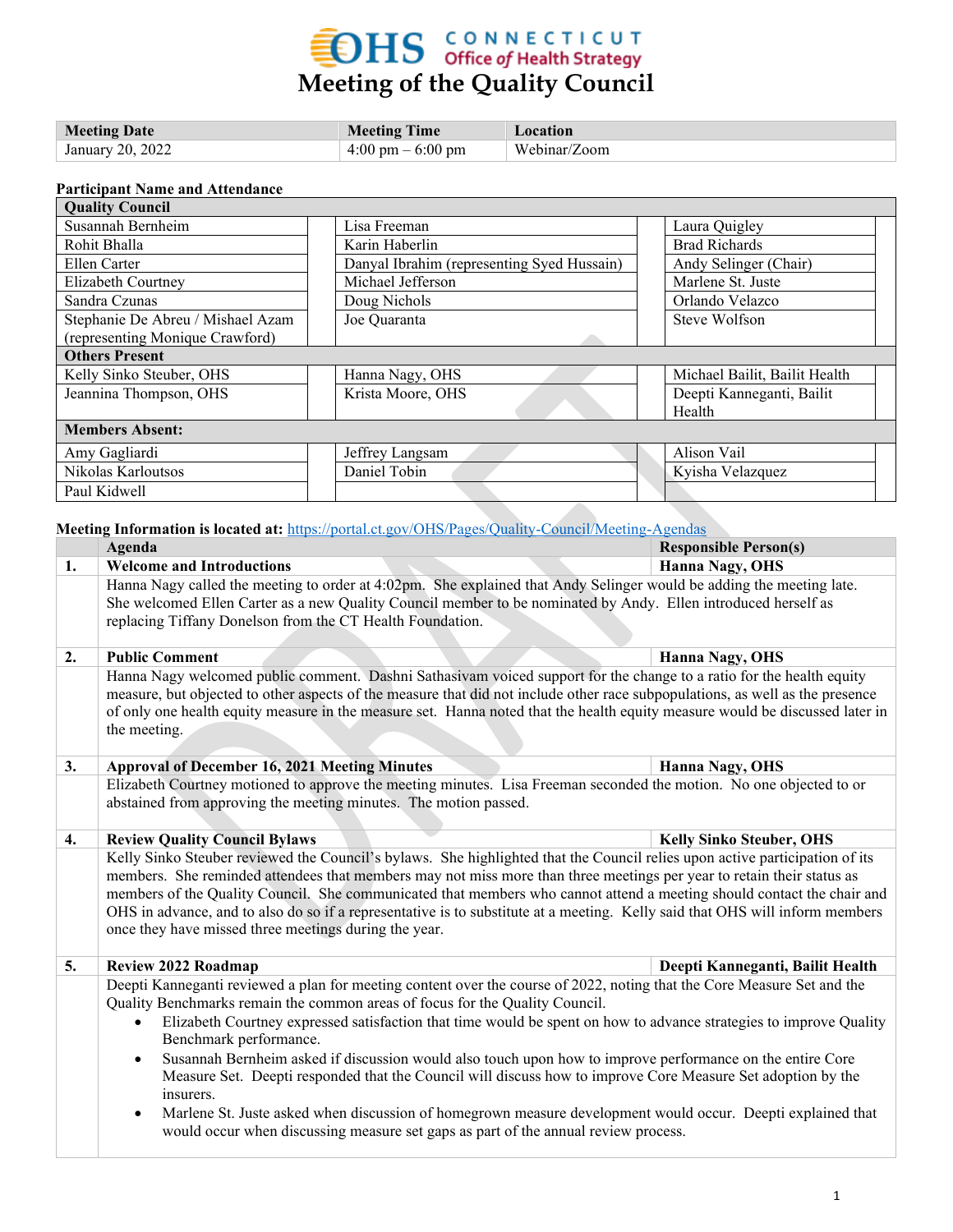## $\rm{DHS}$  CONNECTICUT office of Health Strategy

**Meeting of the Quality Council 6. Discuss Quality Benchmark Outstanding Items and Draft Report Deepti Kanneganti, Bailit Health** Finalize Quality Benchmarks: Obesity Equity Measure Deepti reminded the Council of the measure's specification, and then reminded everyone that Danyal Ibrahim recommended changing the measure to a ratio instead of an absolute difference. She said that OHS wished to adopt the recommendation. Deepti then responded to the public comment on this measure. She explained that the data source for the measure (the Behavioral Risk Factor Surveillance System Survey) did not support stratification by the categories recommended in the public comment. She also explained that the measure was focused on one disparity because to include more would mean adding more measures, and diluting improvement effort focus. Finally, she said that the Council would revisit health equity measures during the upcoming annual review process. Deepti review the historical Benchmark values if a ratio was be adopted. • Elizabeth Courtney noted that anecdotally everyone gained weight in 2020, which could make Benchmark attainment more challenging. Deepti reminded everyone that the value was being set for 2025. Susannah Bernheim and Rohit Bhalla noted that the measure was about relative obesity, and not absolute obesity. Steve Wolfson questioned resource availability for treatment of obesity, including nutritional counseling and exercise opportunities. He added that these resources may be less available for minoritized populations. • Ellen Carter questioned exclusion of the Hispanic population from the measure. Deepti explained that the disparity was smaller for the Hispanic population relative to the White population than for the Black population. Ellen expressed understanding and asked to see trending data for Hispanic obesity rates, as she believed they had been increasing. • Karen Haberlin observed that the FDA recently approved Wegovy, a weight loss medication, and worried that Whites would use it more often than BIPOC. • Danyal Ibrahim said that if the Council viewed the rate of non-Hispanic White it could see why non-Hispanic Black was selected. • Deepti recommendations a ratio value for 2025 of 1.33, the national ratio. The Council expressed support for this value. • **Recommendation**: Adopt a 2025 Benchmark ratio of 1.33. Finalize Quality Benchmarks: Mental Health Follow-up Measures Deepti explained that the Council previously tried to make Benchmarks equally ambitious across commercial, Medicaid and Medicare populations. Since the last meeting OHS noted that for the mental health follow-up measures the consistency test was not met; the values were also set much higher relative to baseline than for other Benchmark measures. • Steve Wolfson asked for the definition of "follow-up." Deepti shared that the NCQA measure specifications defined "follow-up" in great detail. Deepti offered to share the specifications with Steve. • Susannah Bernheim wondered if it was okay if the target was set more aggressively if it didn't become effective until 2024. She added that she liked being aggressive with these targets. • Elizabeth Courtney and Steve Wolfson asked who would be responsible for scheduling the follow-up visit. Deepti said multiple parties could schedule the follow-up visit. • Karin Haberlin said that for Medicaid there were wrap-around services to help arrange follow-up care. She added that the targets were reasonable because the baseline rates were so low. Michael Jefferson concurred. • Elizabeth Courtney shared how difficult it is to access mental health care and how challenging it will be to achieve the Benchmark values for the two measures due to inadequate clinician supply. • Brad Richards advocated for retaining the current aspirational values. • Susannah Bernheim noted the gap between Medicaid and commercial performance and said that the Benchmark values should not widen the gap. She recommended lowering the Benchmark value for commercial *Follow-up After Hospitalization for Mental Illness.* Lisa Freeman advocated for aspirational Benchmark values. • Deepti summarized the conversation, noting a desire for retaining aspirational value and making the improvement for *Follow-up After Hospitalization for Mental Illness* be seven percentage points for Medicaid and commercial. • **Recommendation**: Retain the 2025 Medicaid benchmark values for *Follow-up After Hospitalization for Mental Illness* and the adjust the commercial benchmark value to be 63% so that the improvement between baseline performance and the 2025 Benchmark value is seven percentage points for both markets.

Deepti asked for guidance on whether to make the improvement in terms of percentage points equal for Medicaid and commercial for *Follow-up After ED Visit for Mental Illness.*

- Brad Richards and Michael Jefferson recommended setting the improvement at 15 percentage points for commercial and Medicaid for *Follow-up After ED Visit for Mental Illness.*
- No opposition was voiced to the proposal.